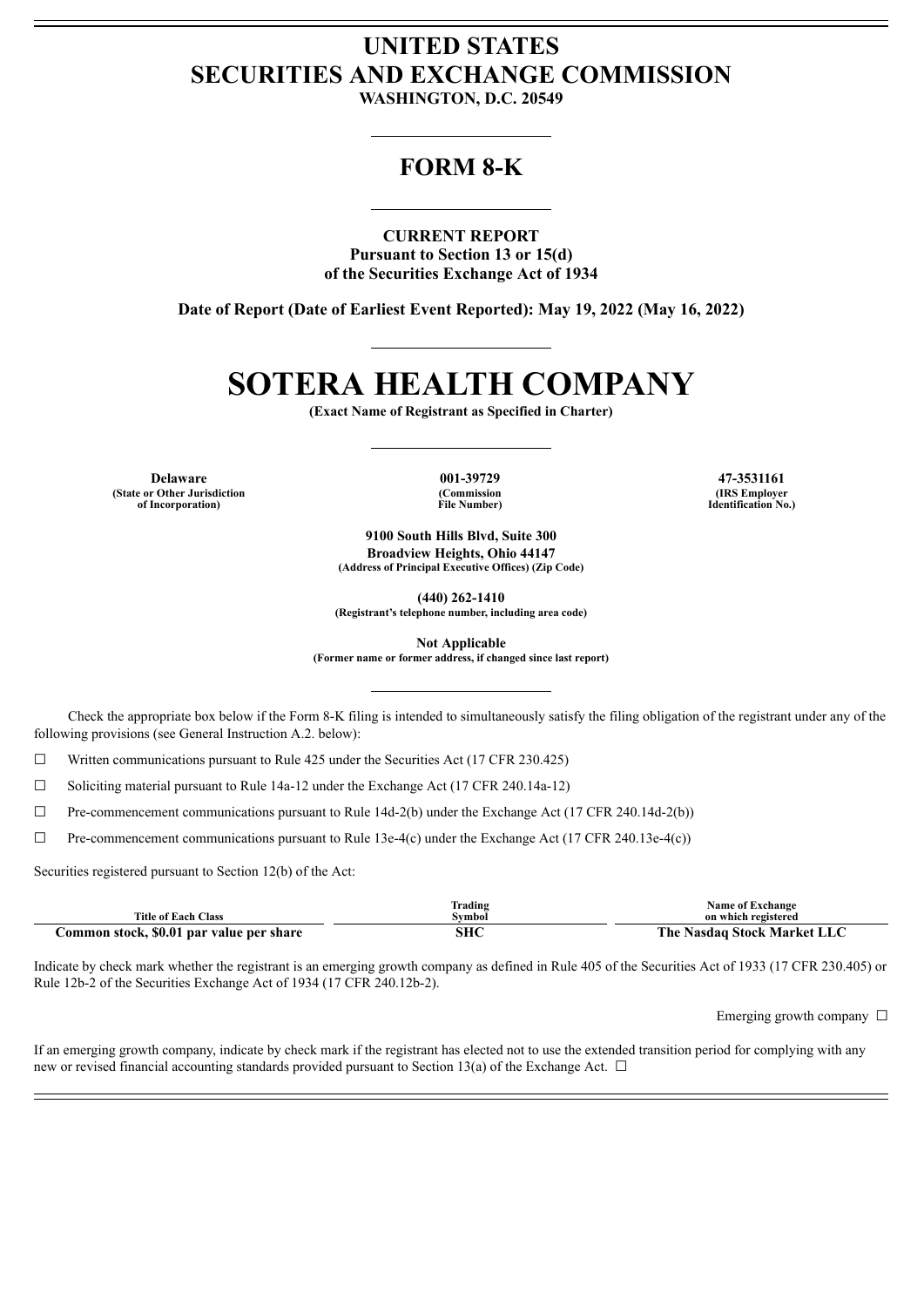#### Item 5.02. Departure of Directors or Certain Officers; Election of Directors; Appointment of Certain Officers; Compensatory Arrangements of **Certain Officers.**

On May 16, 2022, Scott J. Leffler, who is currently Chief Financial Officer and Treasurer, informed Sotera Health Company (the "Company") of his decision to resign from his position at the Company to pursue other opportunities and to relocate to Florida for personal reasons. Mr. Leffler will depart from the Company on or about August 12, 2022, and he will remain in his position to assist with the transition of his responsibilities until such date. Mr. Leffler's decision to resign from the Company was not the result of any disagreement relating to the Company's strategy, operations, policies or practices or any issues regarding the Company's accounting policies, procedures, estimates or judgments.

#### **Item 7.01 Regulation FD Disclosure**

On May 19, 2022, the Company issued a press release in connection with the foregoing, a copy of which is furnished as Exhibit 99.1 to this Current Report on Form 8-K.

#### **Item 9.01 Financial Statements and Exhibits.**

(d) Exhibits.

| Exhibit<br>No. | Description                                                  |
|----------------|--------------------------------------------------------------|
| 99.1           | Press Release, dated May 19, 2022.                           |
| 104            | Cover Page Interactive Data file (formatted as Inline XBRL). |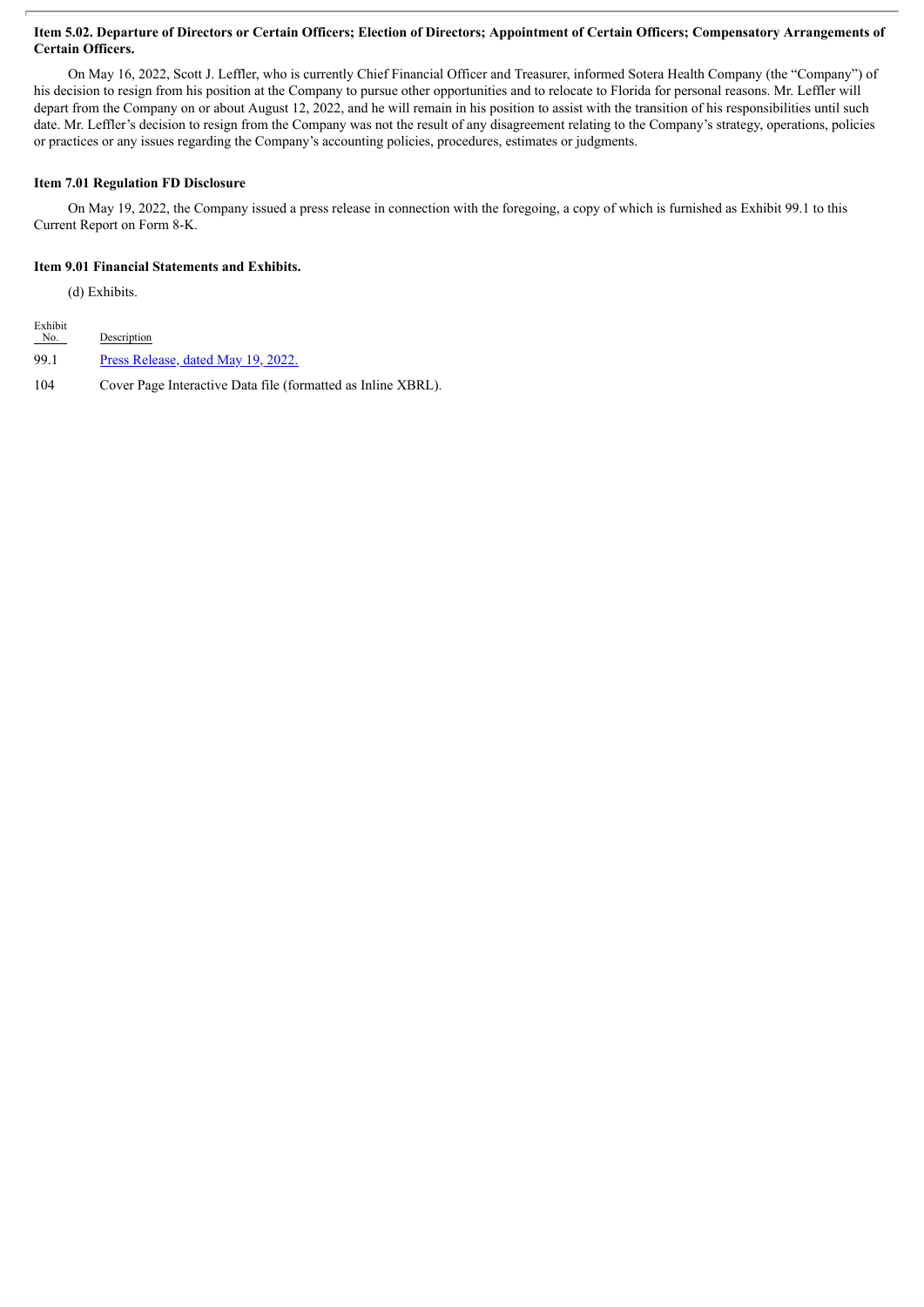**SIGNATURES**

Pursuant to the requirements of the Securities Exchange Act of 1934, the registrant has duly caused this report to be signed on its behalf by the undersigned hereunto duly authorized.

Sotera Health Company

Date: May 19, 2022 By: /s/ Terrence G. Hammons, Jr.

Terrence G. Hammons, Jr. Senior Vice President, General Counsel and Secretary